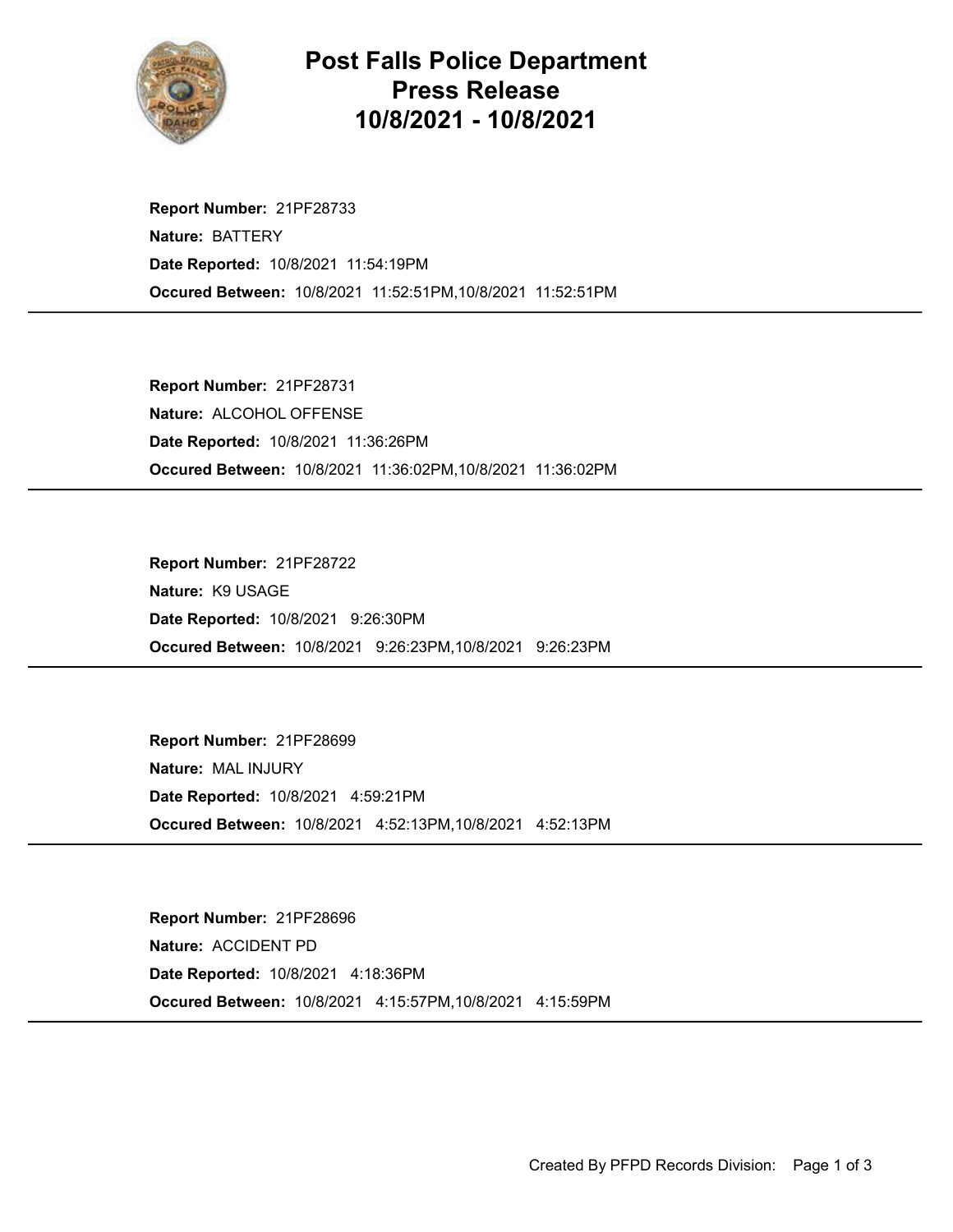Occured Between: 10/8/2021 2:28:44PM,10/8/2021 2:28:44PM Report Number: 21PF28680 Nature: SHOPLIFTER Date Reported: 10/8/2021 2:29:53PM

Occured Between: 10/8/2021 1:40:00PM,10/8/2021 1:41:56PM Report Number: 21PF28674 Nature: THEFT Date Reported: 10/8/2021 1:46:33PM

Occured Between: 10/8/2021 12:36:34PM,10/8/2021 12:36:34PM Report Number: 21PF28667 Nature: CUSTODIAL INTER Date Reported: 10/8/2021 12:37:14PM

Occured Between: 10/8/2021 11:28:49AM,10/8/2021 11:28:49AM Report Number: 21PF28661 Nature: ACCIDENT H&R Date Reported: 10/8/2021 11:30:20AM

Occured Between: 10/8/2021 10:58:06AM,10/8/2021 10:58:06AM Report Number: 21PF28656 Nature: SEX OFFENSE Date Reported: 10/8/2021 11:00:50AM

Occured Between: 10/6/2021 5:00:00PM,10/6/2021 6:00:00PM Report Number: 21PF28654 Nature: FRAUD Date Reported: 10/8/2021 10:46:09AM